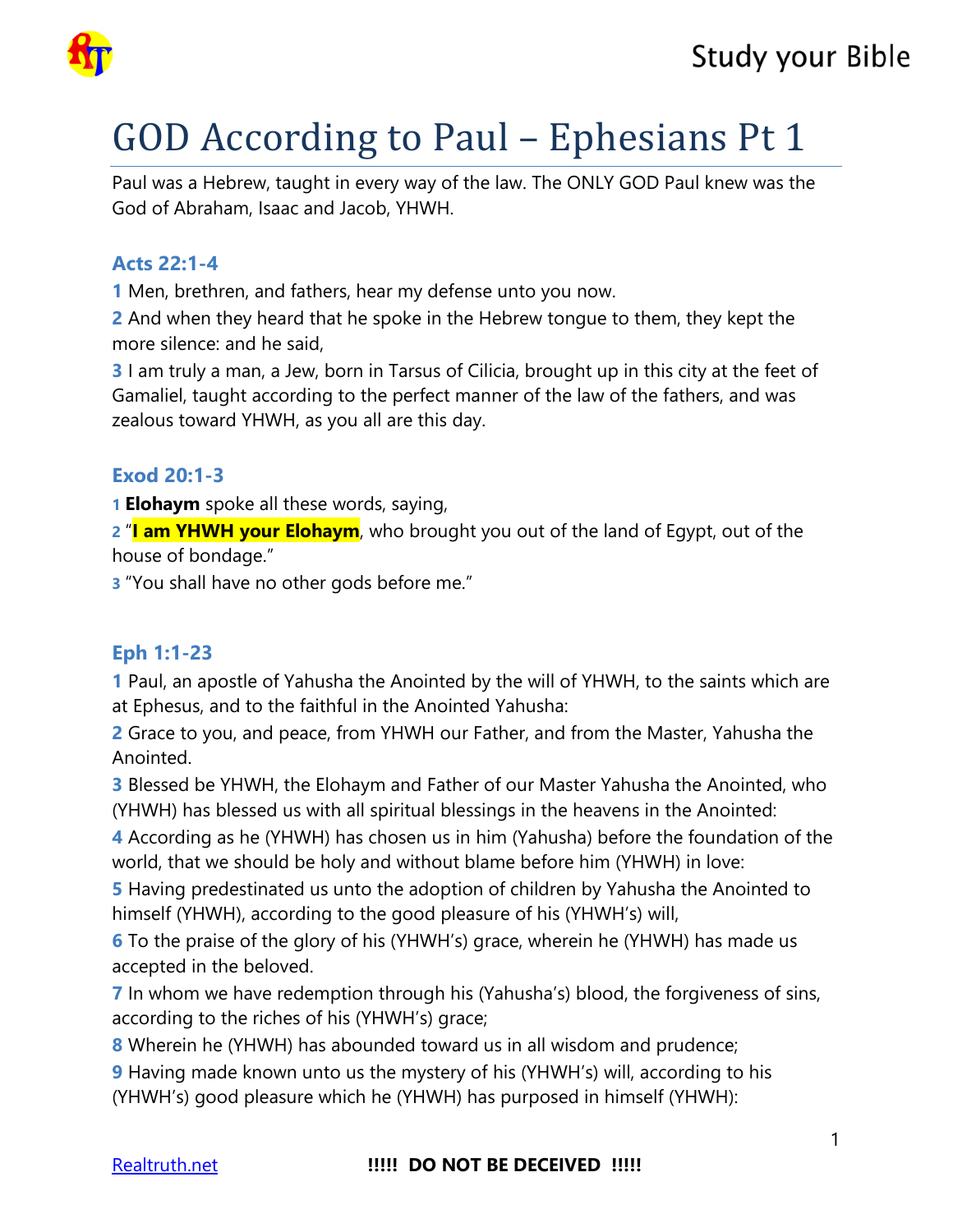**10** That in the dispensation of the fullness of time he (YHWH) might gather together in one, all things in the Anointed, both which are in heaven, and which are on earth; [*even*] in him (Yahusha):

**11** In whom also we have obtained an inheritance, being predestinated according to the purpose of him (YHWH) who works all things after the counsel of his (YHWH's) own will:

**12** That we should be to the praise of his (YHWH's) glory, who first trusted in the Anointed.

**13** In whom you also trusted, after that you heard the word of truth, the gospel of your salvation: in whom (Yahusha) also after that you believed, you were sealed with that holy Spirit of promise,

**14** Which is the earnest of our inheritance until the redemption of the purchased possession, unto the praise of his (YHWH's) glory.

**15** Wherefore I also, after I heard of your faith in Master Yahusha, and love unto all the saints,

**16** Cease not to give thanks for you, making mention of you in my prayers;

**17** That YHWH, the Elohaym of our Master Yahusha the Anointed, the Father of glory, may give unto you the spirit of wisdom and revelation in the recognition of him (Yahusha):

**18** The eyes of your understanding being enlightened; that you may know what is the hope of his (YHWH's) calling, and what the riches of the glory of his (YHWH's) inheritance in the saints,

**19** And what is the exceeding greatness of his (YHWH's) power to us-ward who believe, according to the working of his (YHWH's) mighty power,

**20** Which he (YHWH) wrought in the Anointed, when he (YHWH) raised him (Yahusha) from the dead, and set him (Yahusha) at his (YHWH's) own right hand in the heavens,

**21** Far above all principality, and power, and might, and dominion, and every name that is named, not only in this world, but also in that which is to come:

**22** And has put all under his (Yahusha's) feet, and gave him (Yahusha) to be the head over all, to the assembly,

**23** Which is his (Yahusha's) body, the fullness of him (YHWH) that fills all in all.

#### **Eph 2:1-22**

**1** And you, who were dead in trespasses and sins;

**2** Wherein in time past you walked according to the course of this world, according to the prince of the power of the air, the spirit that now works in the children of disobedience: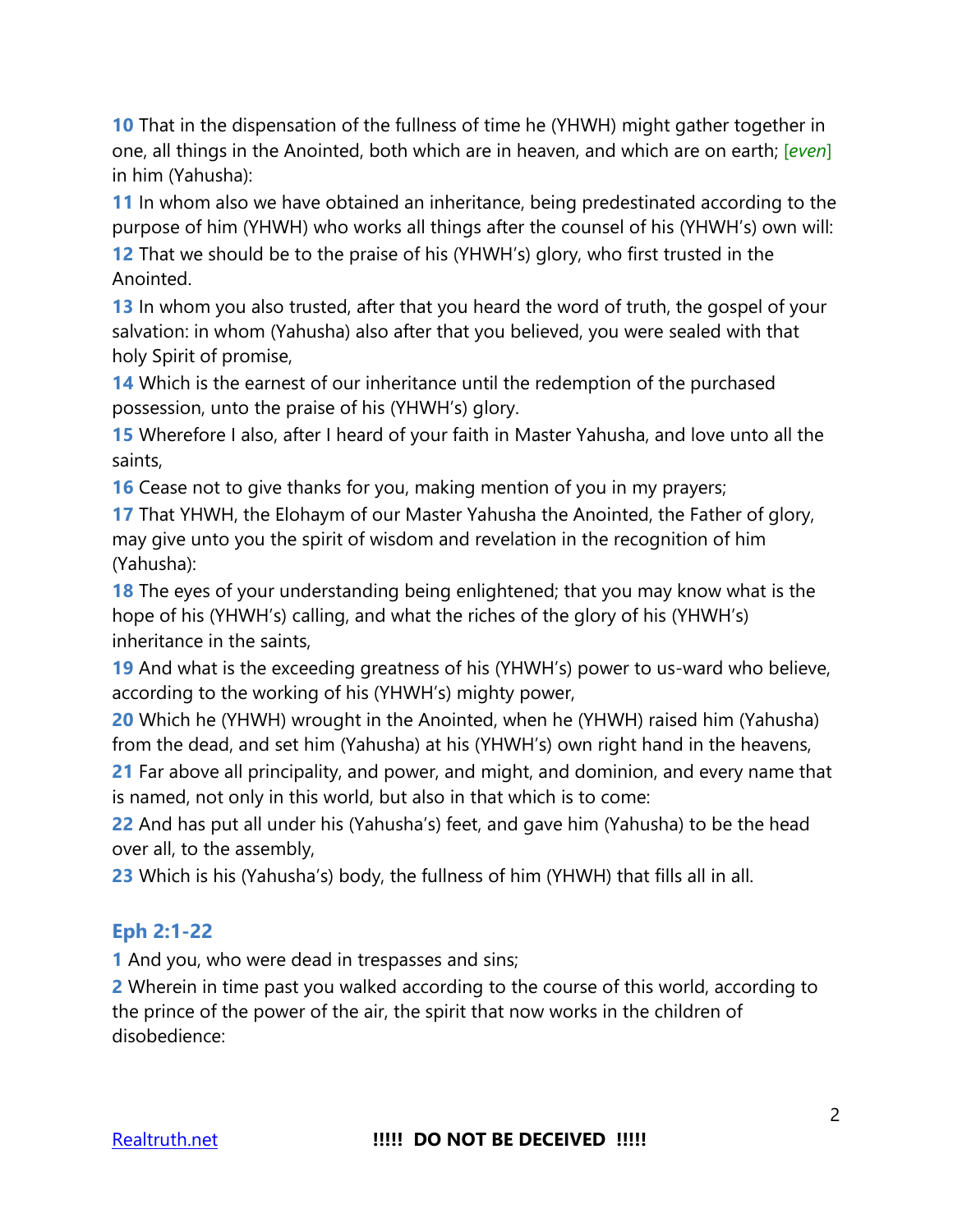



**3** Among whom also we all had our conversation in times past in the lusts of our flesh, fulfilling the desires of the flesh and of the mind; and were by nature the children of wrath, even as others.

**4** But YHWH, who is rich in mercy, for his (YHWH's) great love wherewith he (YHWH) loved us,

**5** Even when we were dead in sins, has made alive us together with the Anointed, by grace you have been saved;

**6** And raised up together, and made sit together in the heavens in the Anointed Yahusha:

**7** That in the ages to come he (YHWH) might show the exceeding riches of his (YHWH's) grace in kindness toward us through the Anointed Yahusha.

**8** For by grace are you saved through faith; and that not of yourselves: it is the gift of YHWH:

**9** Not of works, unless any man should boast.

**10** For we are his (YHWH's) workmanship, created in the Anointed Yahusha unto good works, which YHWH has before ordained that we should walk in them.

**11** Wherefore remember, that you, in times past Gentiles in the flesh, who are called Uncircumcision by that which is called the Circumcision in the flesh made by hands;

**12** That at that time you were without the Anointed, being aliens from the commonwealth of Israel, and strangers from the covenants of promise, having no hope, and without Elohaym (YHWH) in the world:

**13** But now, in the Anointed Yahusha you who sometimes were far off are made near by the blood of the Anointed.

**14** For he (YHWH) is our peace, who has made both one, and has broken down the middle wall of partition;

**15** Having abolished in his (Yahusha's) flesh the enmity, the law of commandments in ordinances; for to create in himself (YHWH) of twain one new man, making peace;

**16** And to reconcile both unto Elohaym (YHWH) in one body by the cross, having slain the enmity thereby:

**17** And came and preached peace to you which were afar off, and to them that were near.

**18** For through him (Yahusha) we both have access by one Spirit (Holy Spirit of YHWH) unto the Father (YHWH).

**19** Now therefore you are no more strangers and foreigners, but fellow citizens with the saints, and of the household of YHWH;

**20** And are built upon the foundation of the apostles and prophets, Yahusha the Anointed himself being the chief corner;

**21** In whom all the building fitly framed together grows unto an holy temple in YHWH: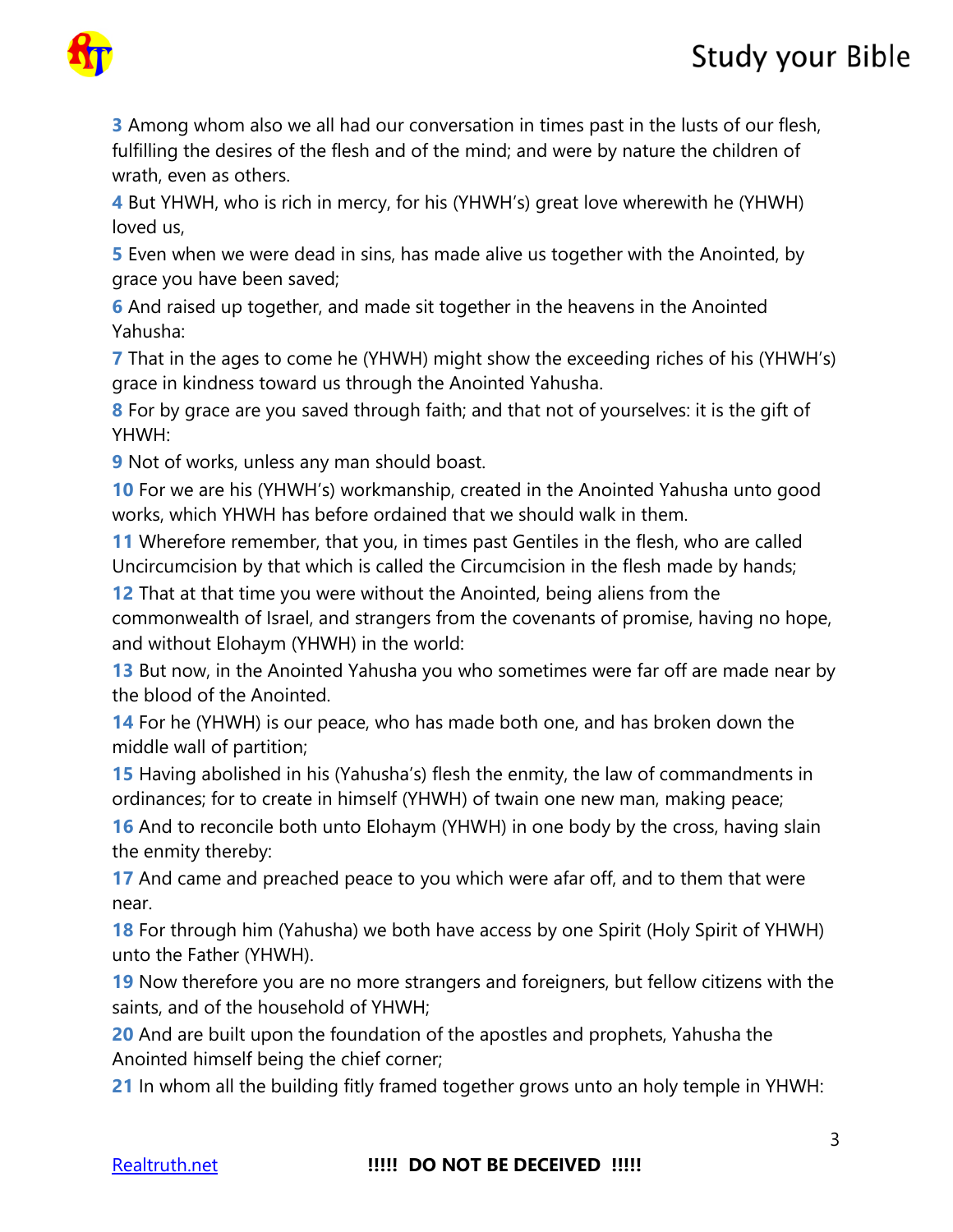**22** In whom you also are built together for an habitation of YHWH through the Spirit.

#### **Eph 3:1-21**

**1** For this cause I Paul, the prisoner of Yahusha the Anointed for you Gentiles,

**2** If you have heard of the dispensation of the grace of YHWH which is given me toward you:

**3** How that by revelation he (YHWH) made known unto me the mystery; (as I wrote afore in few words,

**4** Whereby, when you read, you may understand my knowledge in the mystery of the Anointed)

**5** Which in other ages was not made known unto the sons of men, as it is now revealed unto his (YHWH's) holy apostles and prophets by the Spirit;

**6** That the Gentiles should be fellow heirs, and of the same body, and partakers of his (YHWH's) promise in the Anointed by the gospel:

**7** Whereof I was made a minister, according to the gift of the grace of YHWH given unto me by the effectual working of his power.

**8** Unto me, who am less than the least of all saints, is this grace given, that I should preach among the Gentiles the unsearchable riches of the Anointed;

**9** And to make all see what the fellowship of the mystery is, which from the beginning of the ages has been hid in YHWH, who created all things

**10** To the intent that, now, **the rulers (principalities) and authorities (powers) in the heavens might know** the manifold wisdom of YHWH, by the assembly,

**11** According to the eternal purpose which he (YHWH) purposed in the Anointed Yahusha our Master:

**12** In whom we have boldness and access with confidence by the faith of him (Yahusha).

**13** Wherefore I desire that you faint not at my tribulations for you, which is your glory.

**14** For this cause I bow my knees unto the Father, *[of the Master Yahusha the Anointed]*

**15** Of whom the whole family in heaven and earth is named, (Rev 2:17; Rev 3:12)

**16** That he (YHWH) would grant you, according to the riches of his (YHWH's) glory, to be strengthened with might by his (YHWH's) Spirit in the inner man;

17 That **the Anointed may dwell in your hearts by faith**; that you, being rooted and grounded in love,

**18** May be able to comprehend with all saints what is the breadth, and length, and depth, and height;

**19** And to know the love of the Anointed, which passes knowledge, that you might be filled with all the fullness of YHWH.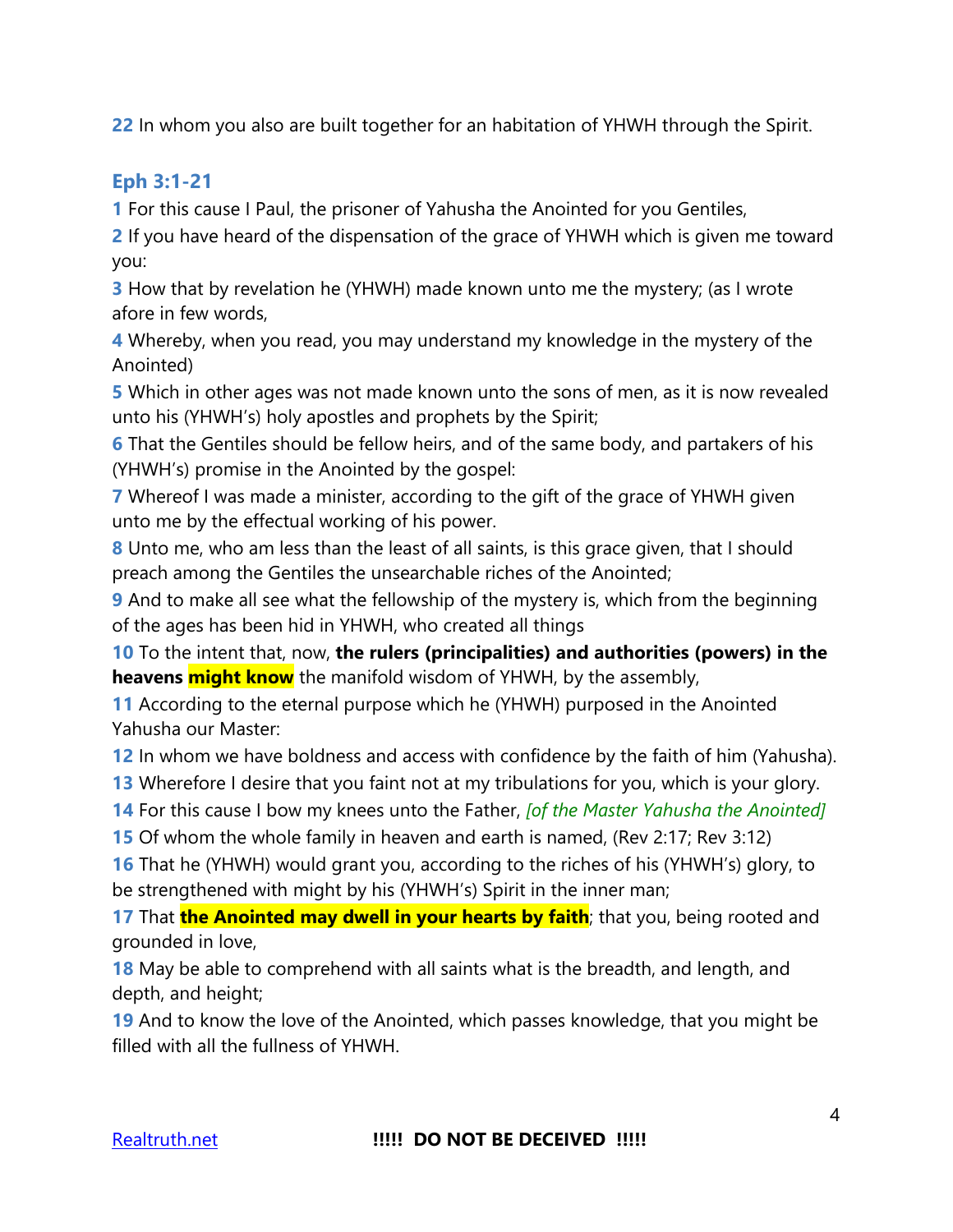

**20** Now unto him (YHWH) that is able to do exceeding abundantly above all that we ask or think, according to the power that works in us,

**21** Unto him (YHWH) be glory in the assembly by the Anointed Yahusha throughout all ages, age without end. Amen.

#### **Eph 4:1-32**

**1** I therefore, the prisoner of the Master, beseech you that you walk worthy of the vocation wherewith you are called,

**2** With all lowliness and meekness, with longsuffering, forbearing one another in love;

**3** Endeavoring to keep the unity of the Spirit in the bond of peace.

**4** There is one body, and one Spirit, even as you are called in one hope of your calling;

**5** One Master, one faith, one baptism,

**6** One Elohaym (YHWH) and Father of all, who is above all, and through all, and in you all.

**7** But unto every one of us is given grace according to the measure of the gift of the Anointed.

**8** Wherefore it says, **When he ascended up on high, he led captivity captive, and gave gifts unto men.**

**9** Now that he (Yahusha) ascended, what is it but that he (Yahusha) also descended first into the lower parts of the earth?

**10** He (Yahusha) that descended is the same also that ascended up far above all heavens, that he (Yahusha) might fill all things.

**11** And he (Yahusha) gave some, apostles; and some, prophets; and some, evangelists; and some, pastors and teachers;

**12** For the perfecting of the saints, for the work of the ministry, for the edifying of the body of the Anointed:

**13** Till we all come in the unity of the faith, and of the knowledge of the Son of YHWH, unto a perfect man, unto the measure of the stature of the fullness of the Anointed:

**14** That we be no more children, tossed back and forth, and carried about with every wind of doctrine, by the sleight of men, and cunning craftiness, whereby they lie in wait to deceive;

**15** But speaking the truth in love, may grow up into him (Yahusha) in all things, which is the head, the Anointed:

**16** From whom the whole body fitly joined together and compacted by that which every joint supplies, according to the effectual working in the measure of every part, makes increase of the body unto the edifying of itself in love.

**17** This I say therefore, and testify in YHWH, that you henceforth walk not as other Gentiles walk, in the vanity of their mind,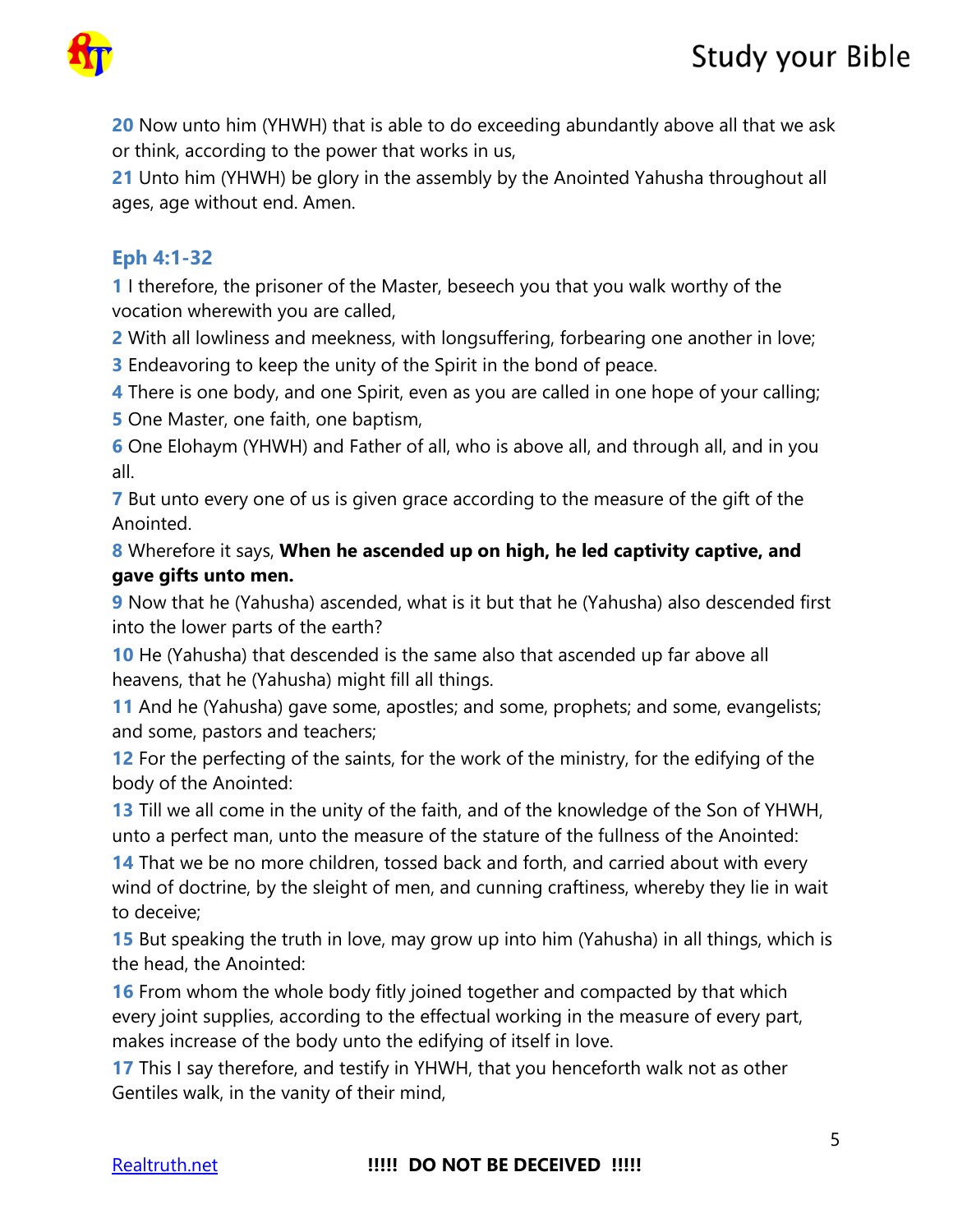**18** Having the understanding darkened, being alienated from the life of YHWH through the ignorance that is in them, because of the blindness of their heart:

**19** Who being past feeling have given themselves over unto lasciviousness, to work all uncleanness with greediness.

**20** But you have not so learned the Anointed;

**21** If so be that you have heard him (Yahusha), and have been taught by him (Yahusha), as the truth is in Yahusha:

**22** That you put off concerning the former conversation the old man, which is corrupt according to the deceitful lusts;

**23** And be renewed in the spirit of your mind;

**24** And that you put on the new man, which after YHWH is created in righteousness and true holiness.

**25** Wherefore putting away lying, **speak every man truth with his neighbor:** for we are members one of another.

#### **26 Be angry, and sin not: let not the sun go down upon your wrath:**

**27** Neither give place to the devil.

**28** Let him that stole steal no more: but rather let him labor, working with his hands the thing which is good, that he may have to give to him that needs.

**29** Let no corrupt communication proceed out of your mouth, but that which is good to the use of edifying, that it may minister grace unto the hearers.

**30** And grieve not the holy Spirit of YHWH, whereby you are sealed unto the day of redemption.

**31** Let all bitterness, and wrath, and anger, and clamor, and evil speaking, be put away from you, with all malice:

**32** And be kind one to another, tenderhearted, forgiving one another, even as YHWH for the Anointed's sake has forgiven you.

#### **Eph 5:1-33**

**1** Be therefore followers of YHWH, as dear children;

**2** And walk in love, as the Anointed also has loved us, and has given himself for us an offering and a sacrifice to YHWH for a sweet smelling savor.

**3** But fornication, and all uncleanness, or covetousness, let it not be once named among you, as becomes saints;

**4** Neither filthiness, nor foolish talking, nor jesting, which are not convenient: but rather giving of thanks.

**5** For this you know, that no whoremonger, nor unclean person, nor covetous man, who is an idolater, has any inheritance in the kingdom of the Anointed and of YHWH.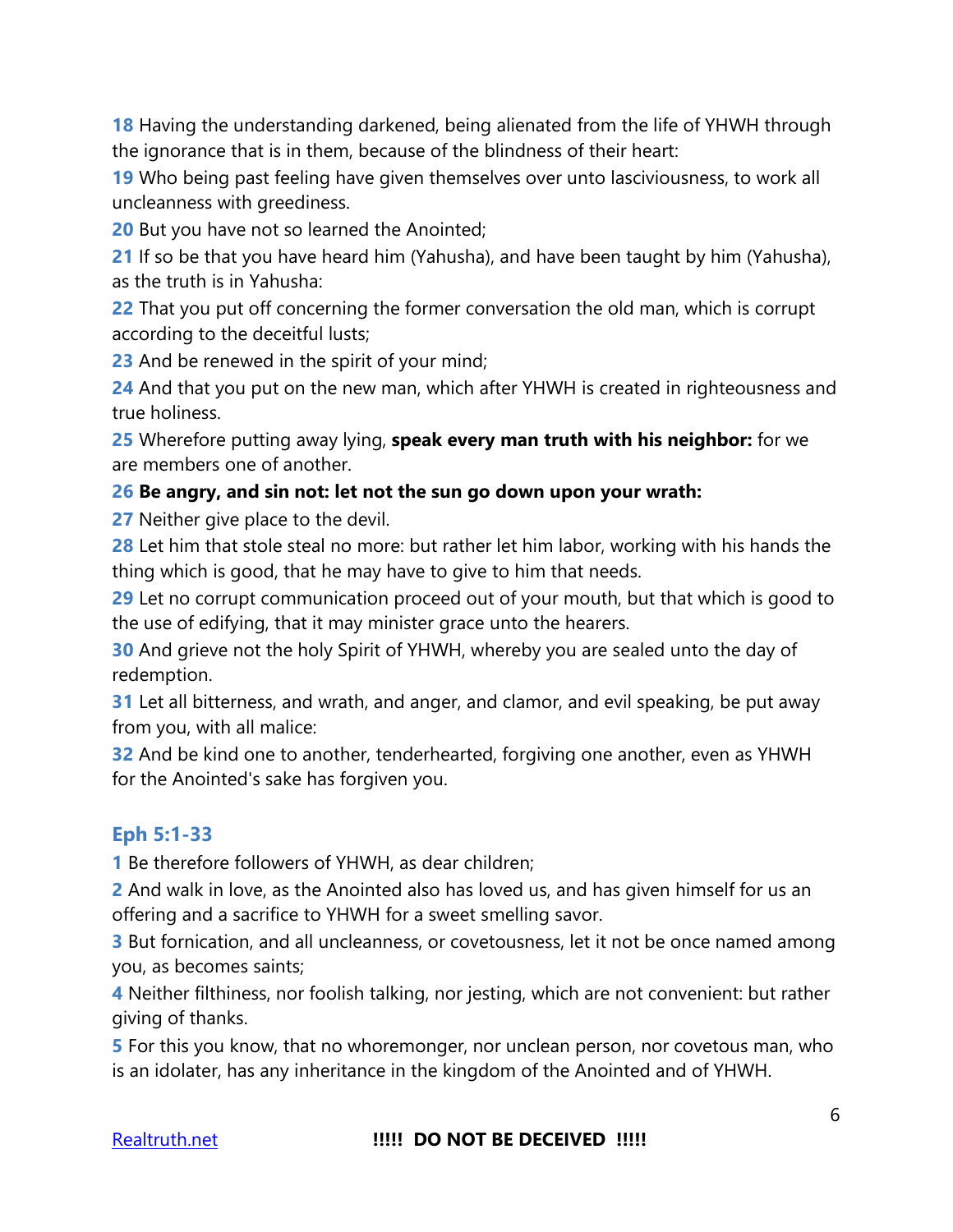## Study your Bible



Let no man deceive you with vain words: for because of these things comes the wrath of YHWH upon the children of disobedience.

Be not therefore partakers with them.

For you were sometimes darkness, but now you are light in YHWH: walk as children of light:

For the fruit of the Spirit is in all goodness and righteousness and truth;

Proving what is acceptable unto YHWH.

And have no fellowship with the unfruitful works of darkness, but rather reprove them.

For it is a shame even to speak of those things which are done of them in secret.

But all things that are reproved are made manifest by the light: for whatsoever does make manifest is light.

#### Wherefore it says, **Awake you that sleep, and arise from the dead, and the Anointed shall give you light.**

See then that you walk circumspectly, not as fools, but as wise,

Redeeming the time, because the days are evil.

Wherefore be not unwise, but understanding what is the will of YHWH.

And be not drunk with wine, wherein is excess; but be filled with the Spirit;

Speaking to yourselves in psalms and hymns and spiritual songs, singing and making melody in your heart to YHWH;

Giving thanks always for all things unto YHWH the Father in the name of our Master Yahusha the Anointed;

Submitting yourselves one to another in the fear of YHWH.

Wives, submit yourselves unto your own husbands, as unto YHWH.

For the husband is the head of the wife, even as the Anointed is the head of the assembly: and he (Yahusha) himself is the savior of the body.

Therefore as the assembly is subject unto the Anointed, so let the wives be to their own husbands in everything.

Husbands, love your wives, even as the Anointed also loved the assembly, and gave himself for it;

That he (Yahusha) might sanctify and cleanse it with the washing of water by the word,

That he (Yahusha) might present it to himself a glorious assembly, not having spot, or wrinkle, or any such thing; but that it should be holy and without blemish.

So ought men to love their wives as their own bodies. He that loves his wife loves himself.

For no man ever yet hated his own flesh; but nourishes and cherishes it, even as the Master the assembly: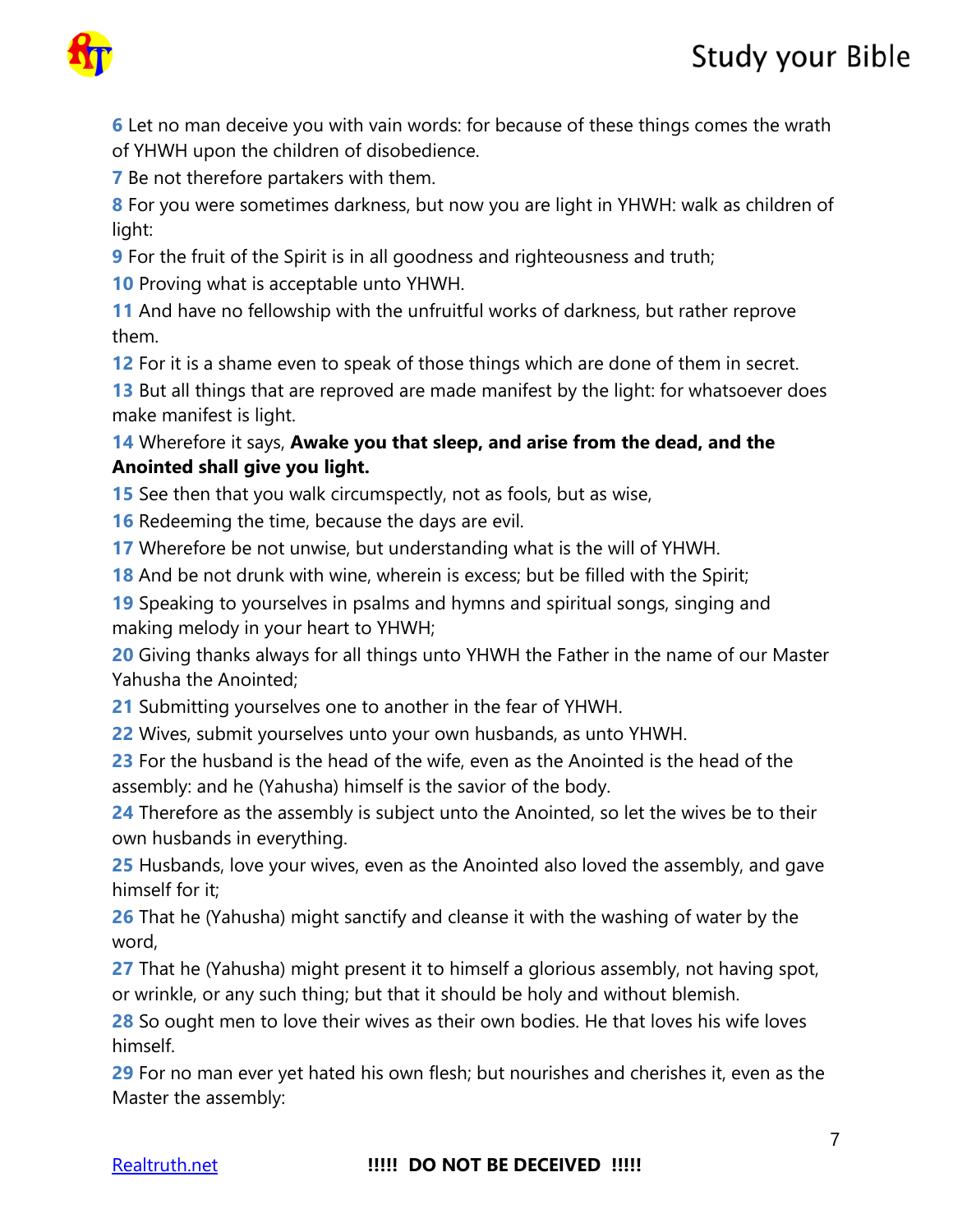**30** For we are members of his (Yahusha's) body, of his (Yahusha's) flesh, and of his (Yahusha's) bones.

#### **31 For this cause shall a man leave his father and mother, and shall be joined unto his wife, and they two shall be one flesh.**

**32** This is a great mystery: but I speak concerning the Anointed and the assembly.

**33** Nevertheless let every one of you in particular so love his wife even as himself; and the wife see that she reverence her husband.

### **Eph 6:1-24**

**1** Children, obey your parents in YHWH: for this is right.

**2 Honor your father and mother;** (which is the first commandment with promise;)

#### **3 That it may be well with you, and you may live long on the earth.**

**4** And, you fathers, provoke not your children to wrath: but bring them up in the nurture and admonition of YHWH.

**5** Servants, be obedient to them that are masters according to the flesh, with fear and trembling, in singleness of your heart, as unto the Anointed;

**6** Not with eyeservice, as men pleasers; but as the servants of the Anointed, doing the will of YHWH from the heart;

**7** With good will doing service, as to YHWH, and not to men:

**8** Knowing that whatsoever good thing any man does, the same shall he receive of YHWH, whether he be bond or free.

**9** And you, masters, do the same things unto them, forbearing threatening: knowing that your Master also is in heaven; neither is there respect of persons with him (YHWH).

**10** Finally, my brethren, be strong in YHWH, and in the power of his (YHWH's) might.

**11** Put on the whole armor of YHWH, that you may be able to stand against the wiles of the devil.

**12** For we wrestle not against flesh and blood, but against principalities, against powers, against the rulers of the darkness of this world, against spiritual wickedness in high places.

**13** Wherefore take unto you the whole armor of YHWH, that you may be able to withstand in the evil day, and having done all, to stand.

**14** Stand therefore, having your loins girt about with truth, and having on the breastplate of righteousness;

**15** And your feet shod with the preparation of the gospel of peace;

**16** Above all, taking the shield of faith, wherewith you shall be able to quench all the fiery darts of the wicked.